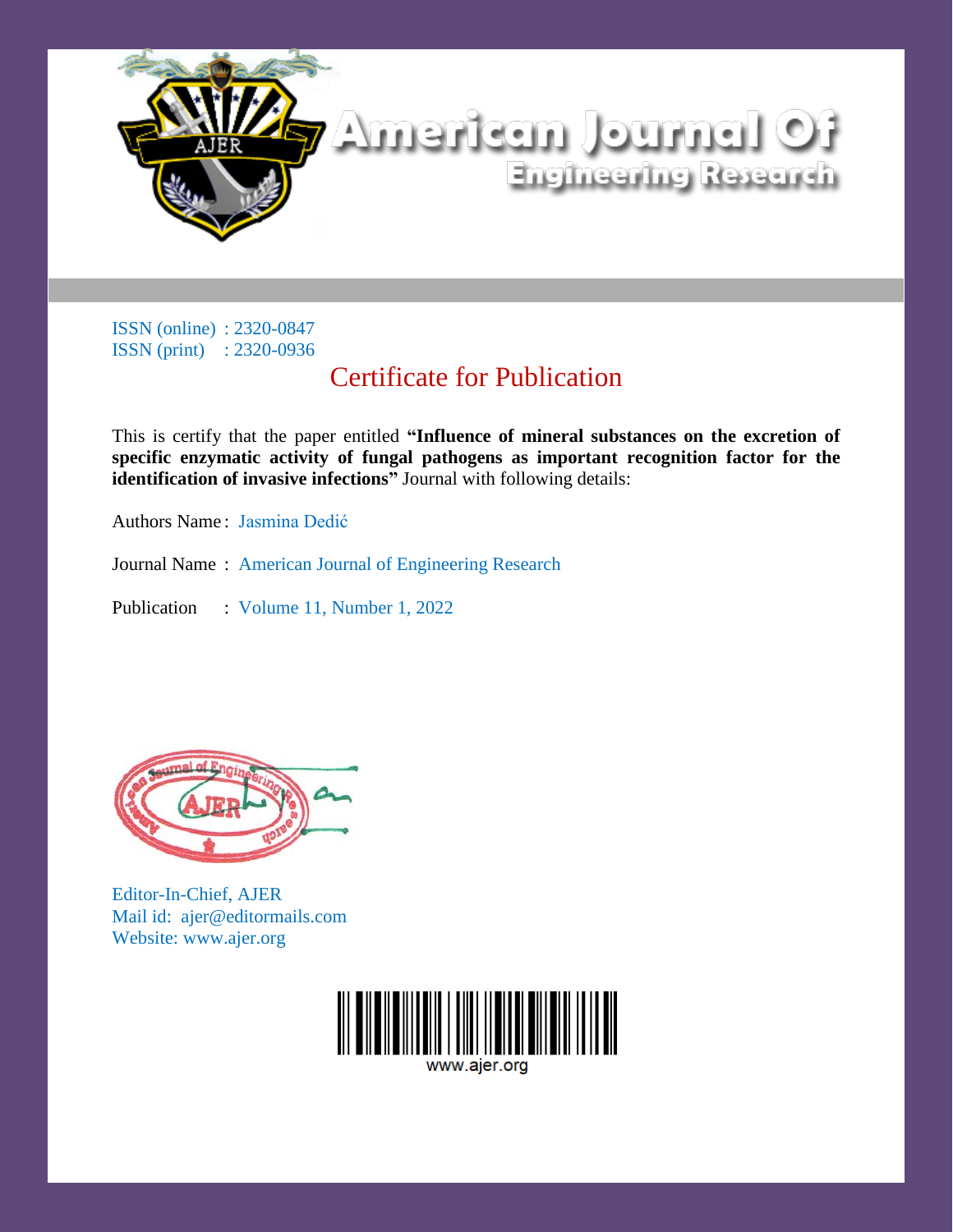

# Certificate for Publication

This is certify that the paper entitled **"Influence of mineral substances on the excretion of specific enzymatic activity of fungal pathogens as important recognition factor for the identification of invasive infections"** Journal with following details:

Authors Name : Nadira Ibrišimović Mehmedinović

Journal Name : American Journal of Engineering Research

Publication : Volume 11, Number 1, 2022



Editor-In-Chief, AJER Mail id: ajer@editormails.com Website: www.ajer.org

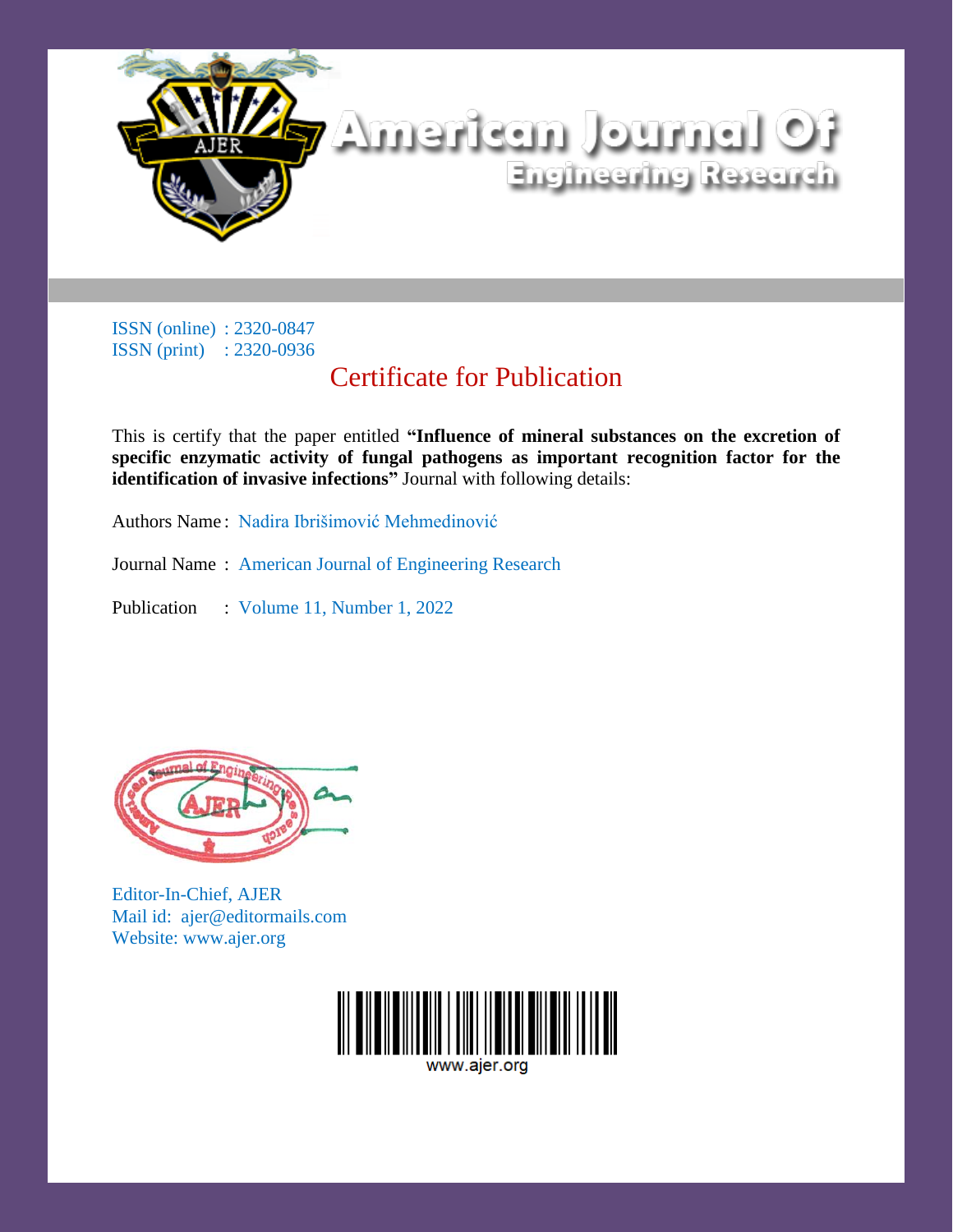

# Certificate for Publication

This is certify that the paper entitled **"Influence of mineral substances on the excretion of specific enzymatic activity of fungal pathogens as important recognition factor for the identification of invasive infections"** Journal with following details:

Authors Name : Mirza Ibrišimović

Journal Name : American Journal of Engineering Research

Publication : Volume 11, Number 1, 2022



Editor-In-Chief, AJER Mail id: ajer@editormails.com Website: www.ajer.org

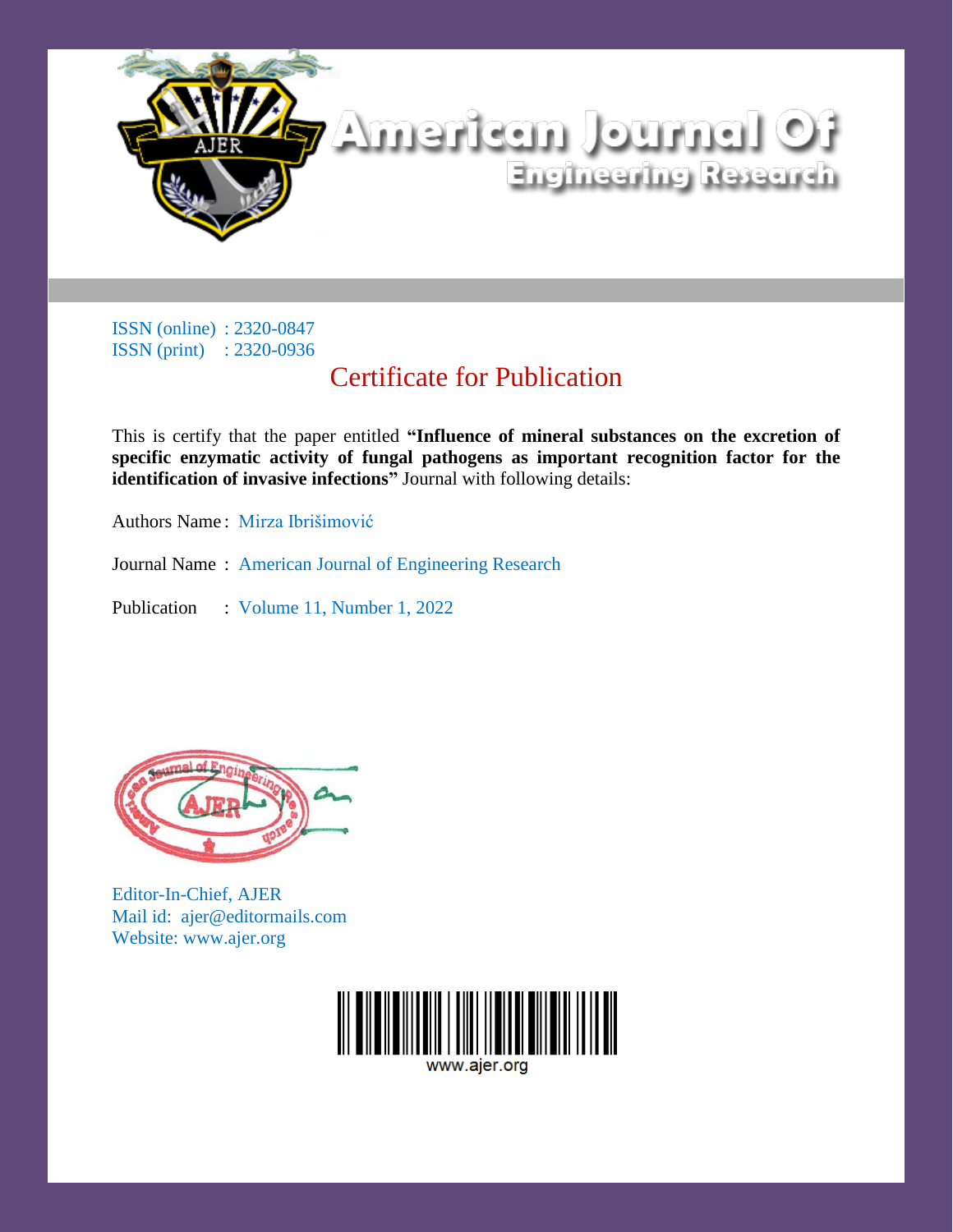

# Certificate for Publication

This is certify that the paper entitled **"Influence of mineral substances on the excretion of specific enzymatic activity of fungal pathogens as important recognition factor for the identification of invasive infections"** Journal with following details:

Authors Name : Aldina Kesić

Journal Name : American Journal of Engineering Research

Publication : Volume 11, Number 1, 2022



Editor-In-Chief, AJER Mail id: ajer@editormails.com Website: www.ajer.org

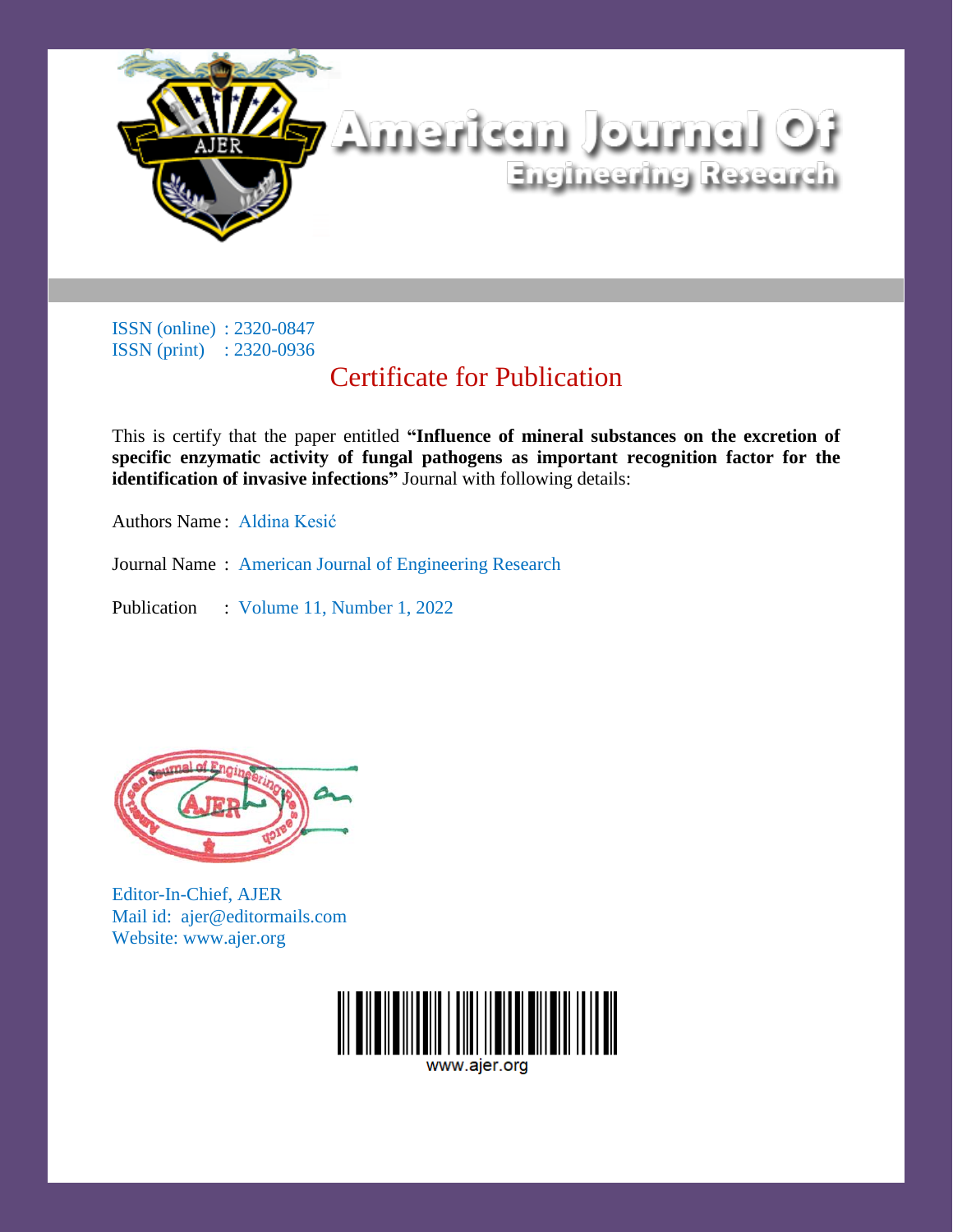

# Certificate for Publication

This is certify that the paper entitled **"Influence of mineral substances on the excretion of specific enzymatic activity of fungal pathogens as important recognition factor for the identification of invasive infections"** Journal with following details:

Authors Name : Zorica Hodžić

Journal Name : American Journal of Engineering Research

Publication : Volume 11, Number 1, 2022



Editor-In-Chief, AJER Mail id: ajer@editormails.com Website: www.ajer.org